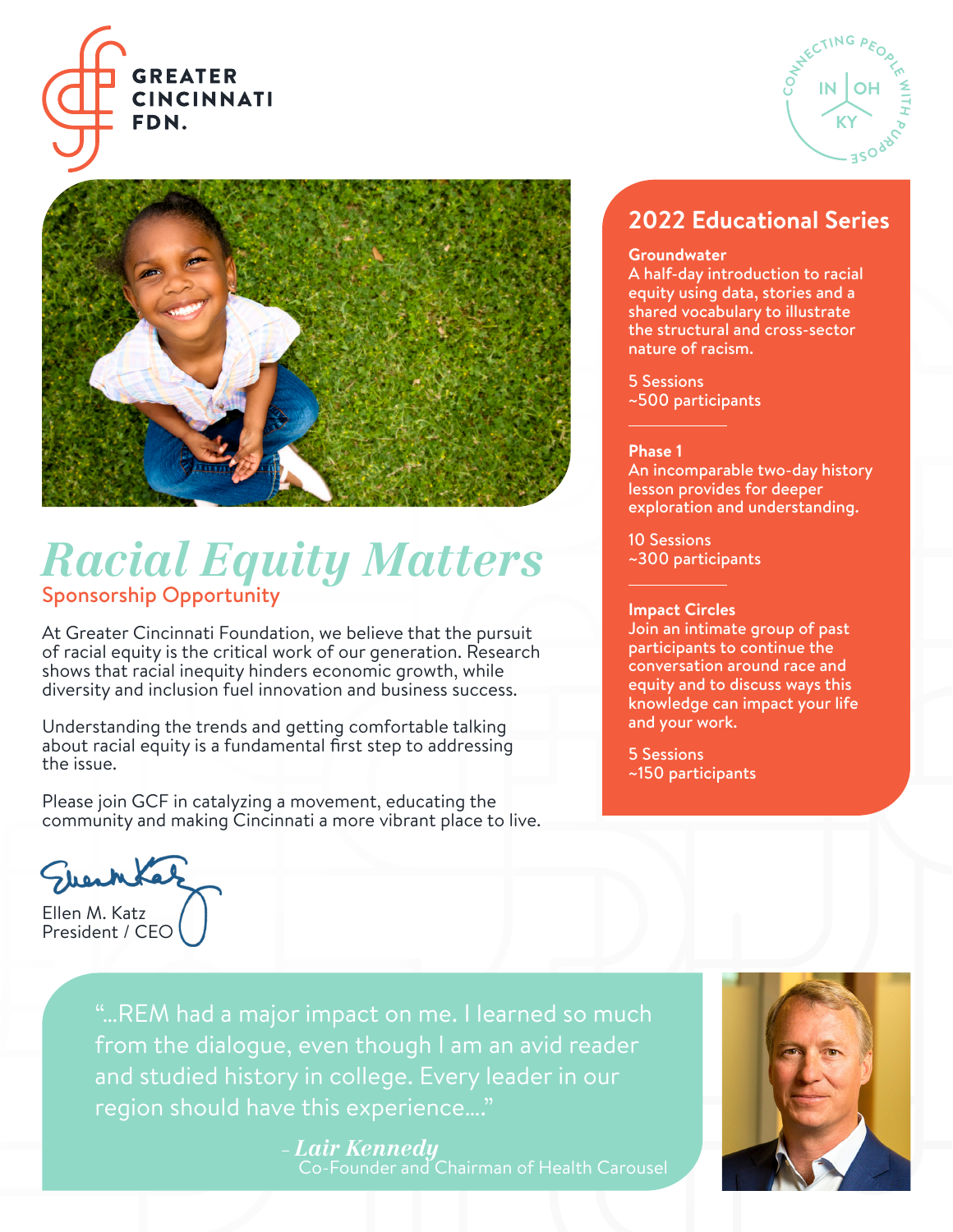



# *Racial Equity Matters*

| 2022 Sponsorship Benefts                                                                         | Presenting<br>(\$100,000) | <b>Visonary</b><br>(\$50,000) | Leadership<br>(\$25,000) | Solidarity<br>(S10,000) |
|--------------------------------------------------------------------------------------------------|---------------------------|-------------------------------|--------------------------|-------------------------|
| <b>Exclusive named series</b><br>(i.e., Racial Equity Matters presented by your<br>organization) | X                         |                               |                          |                         |
| Welcome video message<br>(30 seconds, provided by sponsor)                                       | Day 1                     | Day 2                         |                          |                         |
| Reserved seats across series                                                                     | 60                        | 30                            | 15                       |                         |
| Co-branded intro and outro Racial Equity<br>Matters series attendee testimonial videos (4)       | X                         |                               |                          |                         |
| Co-branded series' email header graphics                                                         | X                         |                               |                          |                         |
| Social media mentions<br>(at least 4 times a year)                                               | X                         | X                             | X                        | X                       |
| Logo recognition on signage<br>and virtual displays                                              | X                         | X                             | X                        | X                       |
| Logo recognition in series' emails                                                               | X                         | X                             | X                        | X                       |
| Logo recognition on website                                                                      | X                         | X                             | Χ                        |                         |

# bi3



For more information or to secure your sponsorship, please contact:

Colleen McCarthy Blair Sr. Director, Donor Services 513-768-6134 colleen.blair@gcfdn.org gcfdn.org/REM